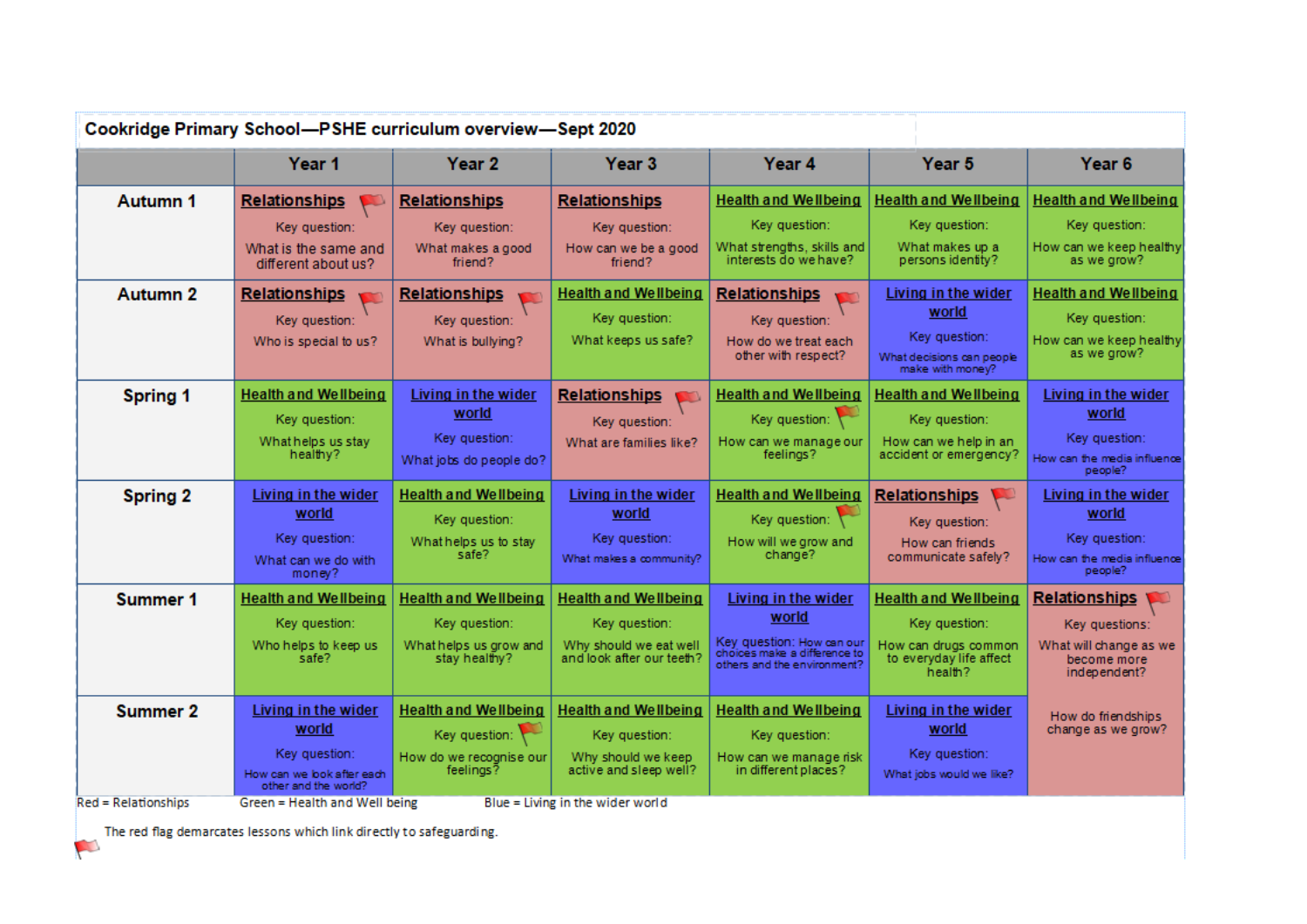#### PRIMARY PSHE EDUCATION: LONG-TERM OVERVIEW

### Year<sub>1</sub>

| Half term /<br>Key question:                      | <b>Topic</b>                                                                                             | In this unit of work, pupils learn                                                                                                                                                                                                                                                                                                                                                                                                                                                                                                                                                                                                                                                                                         |  |  |
|---------------------------------------------------|----------------------------------------------------------------------------------------------------------|----------------------------------------------------------------------------------------------------------------------------------------------------------------------------------------------------------------------------------------------------------------------------------------------------------------------------------------------------------------------------------------------------------------------------------------------------------------------------------------------------------------------------------------------------------------------------------------------------------------------------------------------------------------------------------------------------------------------------|--|--|
| Autumn 1                                          | <b>Relationships</b><br>Ourselves and others; similarities and<br>differences; individuality; our bodies | what they like/dislike and are good at<br>$\bullet$<br>what makes them special and how everyone has different<br>$\bullet$<br>strengths                                                                                                                                                                                                                                                                                                                                                                                                                                                                                                                                                                                    |  |  |
| What is the<br>same and<br>different about<br>us? |                                                                                                          | how their personal features or qualities are unique to them<br>$\bullet$<br>how they are similar or different to others, and what they have<br>$\bullet$<br>in common<br>to use the correct names for the main parts of the body, including external genitalia; and that parts of<br>$\bullet$<br>bodies covered with underwear are private                                                                                                                                                                                                                                                                                                                                                                                |  |  |
| Autumn 2<br>Who is special<br>to us?              | <b>Relationships</b><br>Ourselves and others; people who care<br>for us; groups we belong to; families   | that family is one of the groups they belong to, as well as, for example, school, friends, clubs<br>$\bullet$<br>about the different people in their family / those that love and<br>$\bullet$<br>care for them<br>what their family members, or people that are special to them,<br>$\bullet$<br>do to make them feel loved and cared for<br>how families are all different but share common features - what is the same and different about them<br>$\bullet$<br>about different features of family life, including what families do<br>$\bullet$<br>/ enjoy together<br>that it is important to tell someone (such as their teacher) if something about their family makes them feel<br>$\bullet$<br>unhappy or worried |  |  |
| Spring 1<br>What helps us<br>stay healthy?        | <b>Health and wellbeing</b><br>Being healthy; hygiene; medicines;<br>people who help us with health      | what being healthy means and who helps help them to stay<br>$\bullet$<br>healthy (e.g. parent, dentist, doctor)<br>that things people put into or onto their bodies can affect how<br>$\bullet$<br>they feel<br>how medicines (including vaccinations and immunisations) can help people stay healthy and that some<br>$\bullet$<br>people need to take medicines every day to stay healthy<br>why hygiene is important and how simple hygiene routines can stop germs from being passed on<br>$\bullet$<br>what they can do to take care of themselves on a daily basis, e.g. brushing teeth and hair, hand washing<br>$\bullet$                                                                                          |  |  |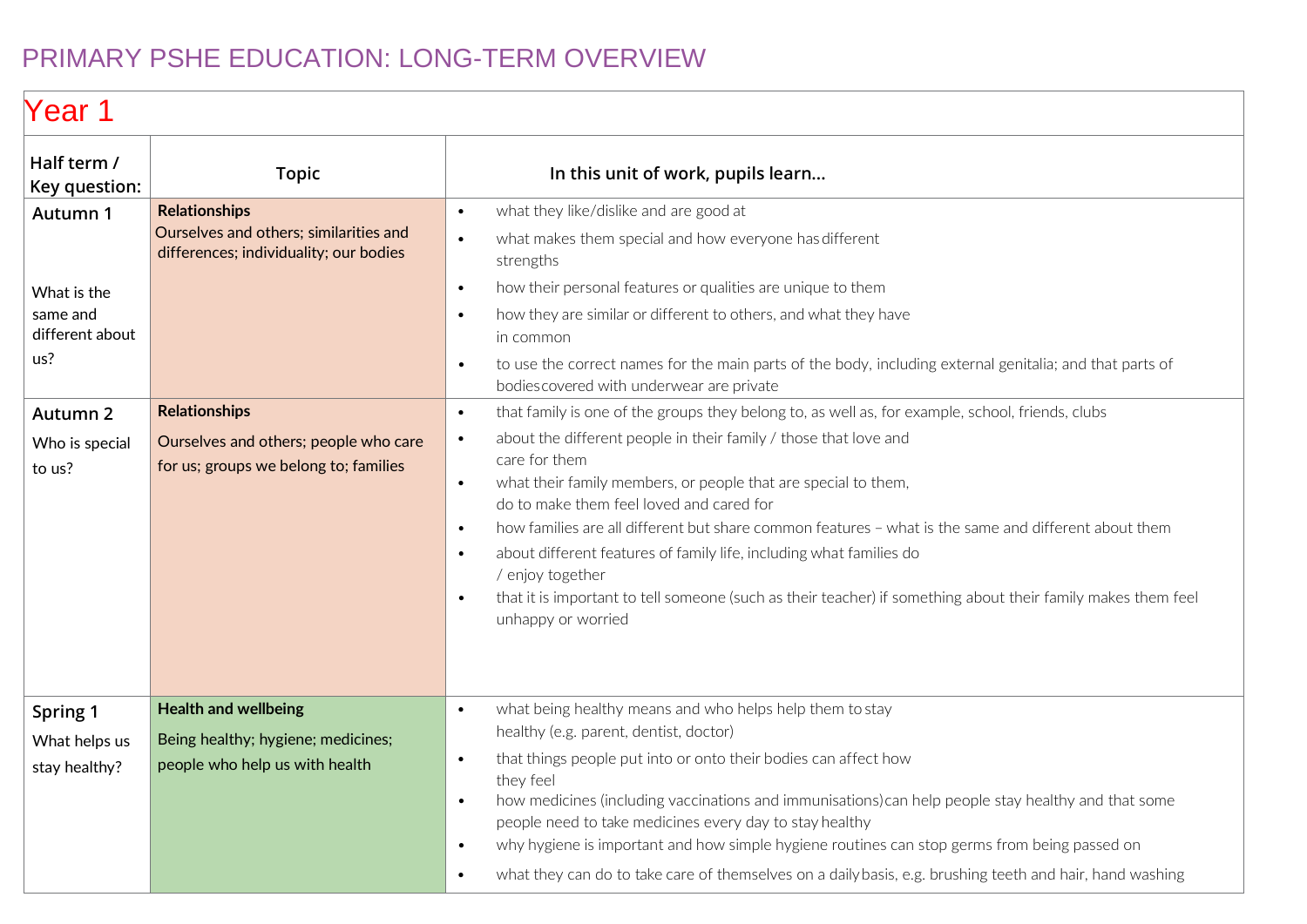| Spring 2 What can                                                    | Living in the wider world                                                                                             | what money is - that money comes in different forms<br>$\bullet$                                                                                                                                                                                                                                                                                                                                                                                                                                                                                                                                                                                                                                                                                                                                                                                                                                                                                                                                                                                   |
|----------------------------------------------------------------------|-----------------------------------------------------------------------------------------------------------------------|----------------------------------------------------------------------------------------------------------------------------------------------------------------------------------------------------------------------------------------------------------------------------------------------------------------------------------------------------------------------------------------------------------------------------------------------------------------------------------------------------------------------------------------------------------------------------------------------------------------------------------------------------------------------------------------------------------------------------------------------------------------------------------------------------------------------------------------------------------------------------------------------------------------------------------------------------------------------------------------------------------------------------------------------------|
| we do with money?<br>Summer 1 Who<br>helps to keep us<br>safe?       | Money; making choices; needs and wants<br><b>Health and wellbeing</b><br>Keeping safe; people who help us             | how money is obtained (e.g. earned, won, borrowed, presents)<br>$\bullet$<br>how people make choices about what to do with money,<br>$\bullet$<br>including spending and saving<br>the difference between needs and wants - that people may not<br>$\bullet$<br>always be able to have the things they want<br>how to keep money safe and the different ways of doing this<br>$\bullet$<br>that people have different roles in the community to help them (and others) keep safe - the<br>$\bullet$<br>jobs they do and how they help people<br>who can help them in different places and situations; how to attract someone's<br>$\bullet$<br>attention or ask for help; what to say<br>how to respond safely to adults they don't know<br>$\bullet$<br>what to do if they feel unsafe or worried for themselves or others; and the importance<br>$\bullet$<br>of keeping on asking for support until they are heard<br>how to get help if there is an accident and someone is hurt, including how to dial 999 in<br>an emergency and what to say |
| Summer 2<br>How can we<br>look after each<br>other and the<br>world? | Living in the wider world<br>Ourselves and others; the world around<br>us; caring for others; growing and<br>changing | how kind and unkind behaviour can affect others; how to be polite and courteous; how<br>$\bullet$<br>to play and workco-operatively<br>the responsibilities they have in and out of the classroom<br>$\bullet$<br>how people and animals need to be looked after and cared for<br>$\bullet$<br>what can harm the local and global environment; how they and others can help care for it<br>$\bullet$<br>how people grow and change and how people's needs change<br>$\bullet$<br>as they grow from young to old<br>how to manage change when moving to a new class/year group                                                                                                                                                                                                                                                                                                                                                                                                                                                                      |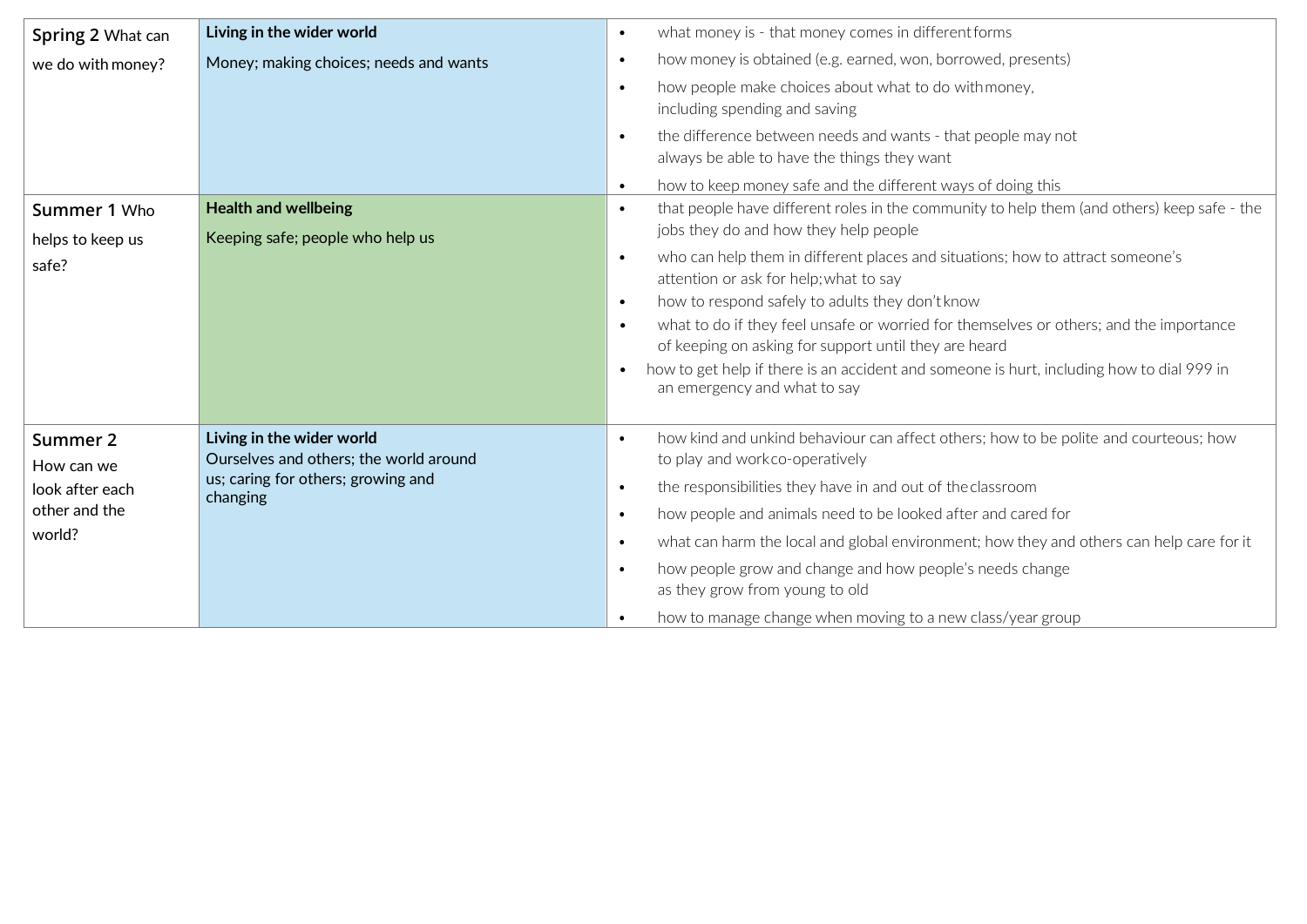| Half term / Key<br>question:                | <b>Topic</b>                                                                          | In this unit of work, pupils learn                                                                                                                                                                                                                                                                                                                                                                                                                                                                                                                                 |
|---------------------------------------------|---------------------------------------------------------------------------------------|--------------------------------------------------------------------------------------------------------------------------------------------------------------------------------------------------------------------------------------------------------------------------------------------------------------------------------------------------------------------------------------------------------------------------------------------------------------------------------------------------------------------------------------------------------------------|
| Autumn 1<br>What makes a<br>good friend?    | <b>Relationships</b><br>Friendship; feeling lonely; managing<br>arguments             | how to make friends with others<br>$\bullet$<br>how to recognise when they feel lonely and what they could do about it<br>$\bullet$<br>how people behave when they are being friendly and what makes a good friend<br>$\bullet$<br>how to resolve arguments that can occur infriendships<br>$\bullet$<br>how to ask for help if a friendship is making themunhappy<br>$\bullet$                                                                                                                                                                                    |
| Autumn <sub>2</sub><br>What is<br>bullying? | <b>Relationships</b><br>Behaviour; bullying; words and actions;<br>respect for others | how words and actions can affect how people feel<br>$\bullet$<br>how to ask for and give/not give permission regarding physical contact and how to<br>$\bullet$<br>respond if physical contact makes them uncomfortable or unsafe<br>why name-calling, hurtful teasing, bulling and deliberately<br>$\bullet$<br>excluding others is unacceptable<br>how to respond if this happens in different situations<br>$\bullet$<br>how to report bullying or other hurtful behaviour, including online, to a trusted adult<br>$\bullet$<br>and the importance of doing so |
| Spring 1<br>What jobs do<br>people do?      | Living in the wider world<br>People and jobs; money; role of the<br>internet          | how jobs help people earn money to pay for things they need and want<br>$\bullet$<br>about a range of different jobs, including those done by people<br>$\bullet$<br>they know or people who work in their community<br>how people have different strengths and interests that enable them to do different jobs<br>$\bullet$<br>how people use the internet and digital devices in their jobs and everyday life<br>$\bullet$                                                                                                                                       |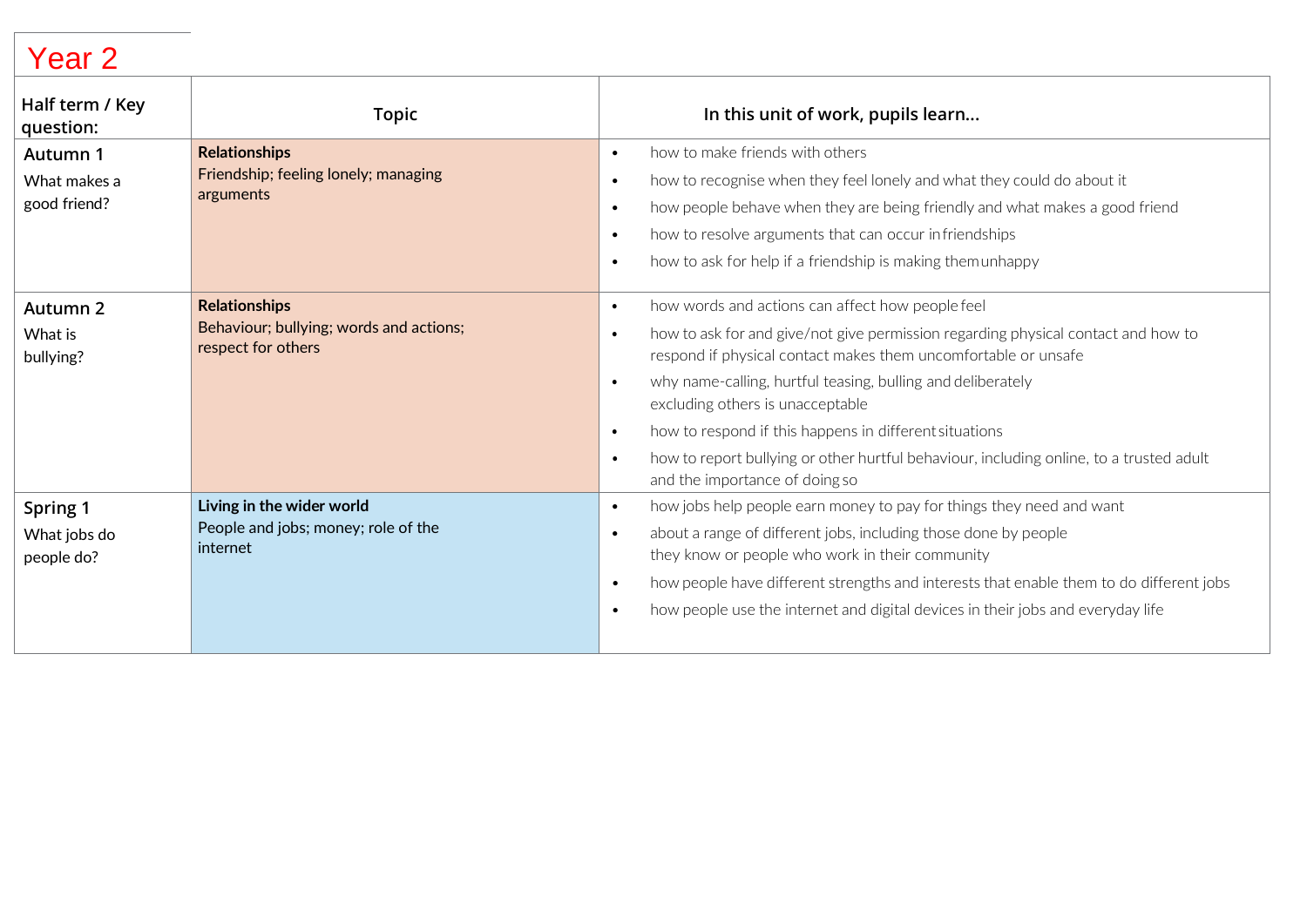| Spring 2<br>What helps us<br>to stay safe? | <b>Health and wellbeing</b><br>Keeping safe; recognising risk; rules    | how rules and restrictions help them to keep safe (e.g. basic road, fire, cycle, water safety; in relation to<br>$\bullet$<br>medicines/ household products and online)<br>how to identify risky and potentially unsafe situations (in familiar and unfamiliar environments, including online)<br>$\bullet$<br>and take steps to avoid or remove themselves from them<br>how to resist pressure to do something that makes them feel<br>$\bullet$<br>unsafe or uncomfortable, including keeping secrets<br>how not everything they see online is true or trustworthy and that people can pretend to be someone they are<br>$\bullet$<br>not<br>how to tell a trusted adult if they are worried for themselves or others, worried that something is unsafe or if they<br>$\bullet$<br>come across something that scares or concerns them |
|--------------------------------------------|-------------------------------------------------------------------------|-----------------------------------------------------------------------------------------------------------------------------------------------------------------------------------------------------------------------------------------------------------------------------------------------------------------------------------------------------------------------------------------------------------------------------------------------------------------------------------------------------------------------------------------------------------------------------------------------------------------------------------------------------------------------------------------------------------------------------------------------------------------------------------------------------------------------------------------|
| Summer 1<br>What can help                  | <b>Health and wellbeing</b><br>Being healthy: eating, drinking, playing | that different things help their bodies to be healthy, including food and drink, physical activity, sleep and rest<br>$\bullet$<br>that eating and drinking too much sugar can affect their health,<br>$\bullet$                                                                                                                                                                                                                                                                                                                                                                                                                                                                                                                                                                                                                        |
| us grow and<br>stay healthy?               | and sleeping                                                            | including dental health                                                                                                                                                                                                                                                                                                                                                                                                                                                                                                                                                                                                                                                                                                                                                                                                                 |
|                                            |                                                                         | how to be physically active and how much rest and sleepthey<br>$\bullet$<br>should have everyday                                                                                                                                                                                                                                                                                                                                                                                                                                                                                                                                                                                                                                                                                                                                        |
|                                            |                                                                         | that there are different ways to learn and play; how to know when to take a break from screen-time<br>$\bullet$                                                                                                                                                                                                                                                                                                                                                                                                                                                                                                                                                                                                                                                                                                                         |
|                                            |                                                                         | how sunshine helps bodies to grow and how to keep safe and well in the sun<br>$\bullet$                                                                                                                                                                                                                                                                                                                                                                                                                                                                                                                                                                                                                                                                                                                                                 |
|                                            |                                                                         |                                                                                                                                                                                                                                                                                                                                                                                                                                                                                                                                                                                                                                                                                                                                                                                                                                         |
| Summer 2                                   | <b>Health and wellbeing</b>                                             | how to recognise, name and describe a range of feelings<br>$\bullet$                                                                                                                                                                                                                                                                                                                                                                                                                                                                                                                                                                                                                                                                                                                                                                    |
| How do we                                  | Feelings; mood; times of change; loss and<br>bereavement; growing up    | what helps them to feel good, or better if not feeling good<br>$\bullet$                                                                                                                                                                                                                                                                                                                                                                                                                                                                                                                                                                                                                                                                                                                                                                |
| recognise our<br>feelings?                 |                                                                         | how different things / times / experiences can bring about different feelings for different people (including<br>$\bullet$<br>loss, change and bereavement or moving on to a new class/year group)                                                                                                                                                                                                                                                                                                                                                                                                                                                                                                                                                                                                                                      |
|                                            |                                                                         | how feelings can affect people in their bodies and their<br>$\bullet$<br>behaviour                                                                                                                                                                                                                                                                                                                                                                                                                                                                                                                                                                                                                                                                                                                                                      |
|                                            |                                                                         | ways to manage big feelings and the importance of sharing their feelings with someone they trust<br>$\bullet$                                                                                                                                                                                                                                                                                                                                                                                                                                                                                                                                                                                                                                                                                                                           |
|                                            |                                                                         | how to recognise when they might need help with feelings and how to ask for help when they need it<br>$\bullet$                                                                                                                                                                                                                                                                                                                                                                                                                                                                                                                                                                                                                                                                                                                         |
|                                            |                                                                         |                                                                                                                                                                                                                                                                                                                                                                                                                                                                                                                                                                                                                                                                                                                                                                                                                                         |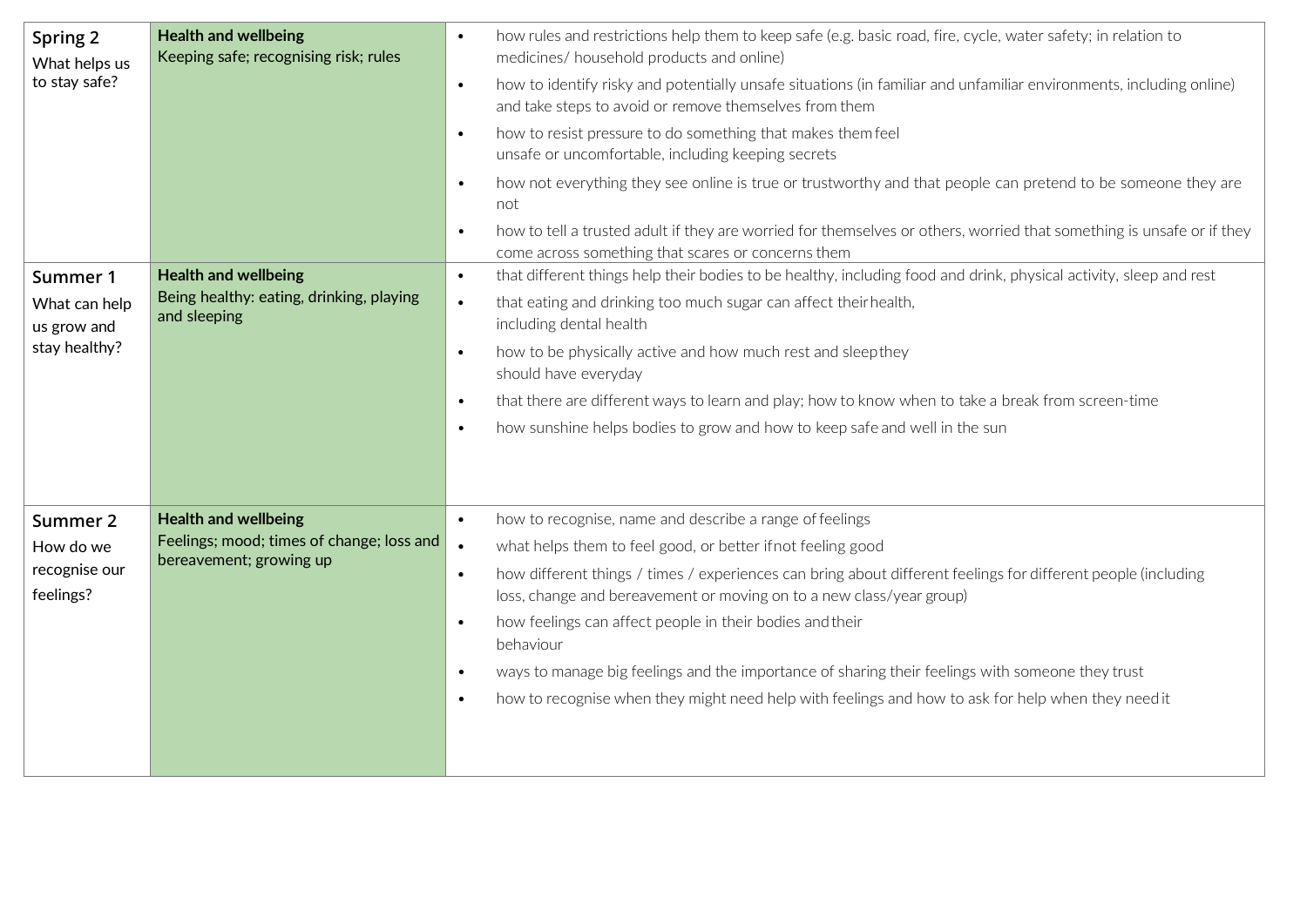| Half term / Key<br>question:             | <b>Topic</b>                                                                                                              | In this unit of work, pupils learn                                                                                                                                                                                                                                                                                                                                                                                                                                                                                                                                                                                                                                                                                                                                                                                                                                                                                                                                                                                                                                                               |
|------------------------------------------|---------------------------------------------------------------------------------------------------------------------------|--------------------------------------------------------------------------------------------------------------------------------------------------------------------------------------------------------------------------------------------------------------------------------------------------------------------------------------------------------------------------------------------------------------------------------------------------------------------------------------------------------------------------------------------------------------------------------------------------------------------------------------------------------------------------------------------------------------------------------------------------------------------------------------------------------------------------------------------------------------------------------------------------------------------------------------------------------------------------------------------------------------------------------------------------------------------------------------------------|
| Autumn 1 How can<br>we be a good friend? | <b>Relationships</b><br>Friendship; making positive friendships,<br>managing loneliness, dealing with arguments           | how friendships support wellbeing and the importance of seeking support if feeling<br>$\bullet$<br>lonely or excluded<br>how to recognise if others are feeling lonely and excluded and strategies to include them<br>$\bullet$<br>how to build good friendships, including identifying qualities that contribute to positive<br>$\bullet$<br>friendships<br>that friendships sometimes have difficulties, and how to manage when there is a<br>$\bullet$<br>problem or an argument between friends, resolve disputes and reconcile differences<br>how to recognise if a friendship is making them unhappy, feel<br>$\bullet$<br>uncomfortable or unsafe and how to ask for support                                                                                                                                                                                                                                                                                                                                                                                                              |
| <b>Autumn 2 What</b><br>keeps us safe?   | <b>Health and wellbeing</b><br>Keeping safe; at home and school; our bodies;<br>hygiene; medicines and household products | how to recognise hazards that may cause harm or injury and what they should do to<br>$\bullet$<br>reduce risk and keep themselves (or others) safe<br>how to help keep their body protected and safe, e.g. wearing a seatbelt, protective clothing<br>$\bullet$<br>and stabilizers<br>that their body belongs to them and should not be hurt or touched without their<br>$\bullet$<br>permission; what to do and who to tell if they feel uncomfortable<br>how to recognise and respond to pressure to do something that<br>$\bullet$<br>makes them feel unsafe or uncomfortable (including online)<br>how everyday health and hygiene rules and routines help people stay safe and healthy<br>$\bullet$<br>(including how to manage the use of medicines, such as for allergies and asthma, and<br>other household products, responsibly)<br>how to react and respond if there is an accident and how to<br>$\bullet$<br>deal with minor injuries e.g. scratches, grazes, burns<br>what to do in an emergency, including calling for helpand<br>$\bullet$<br>speaking to the emergency services |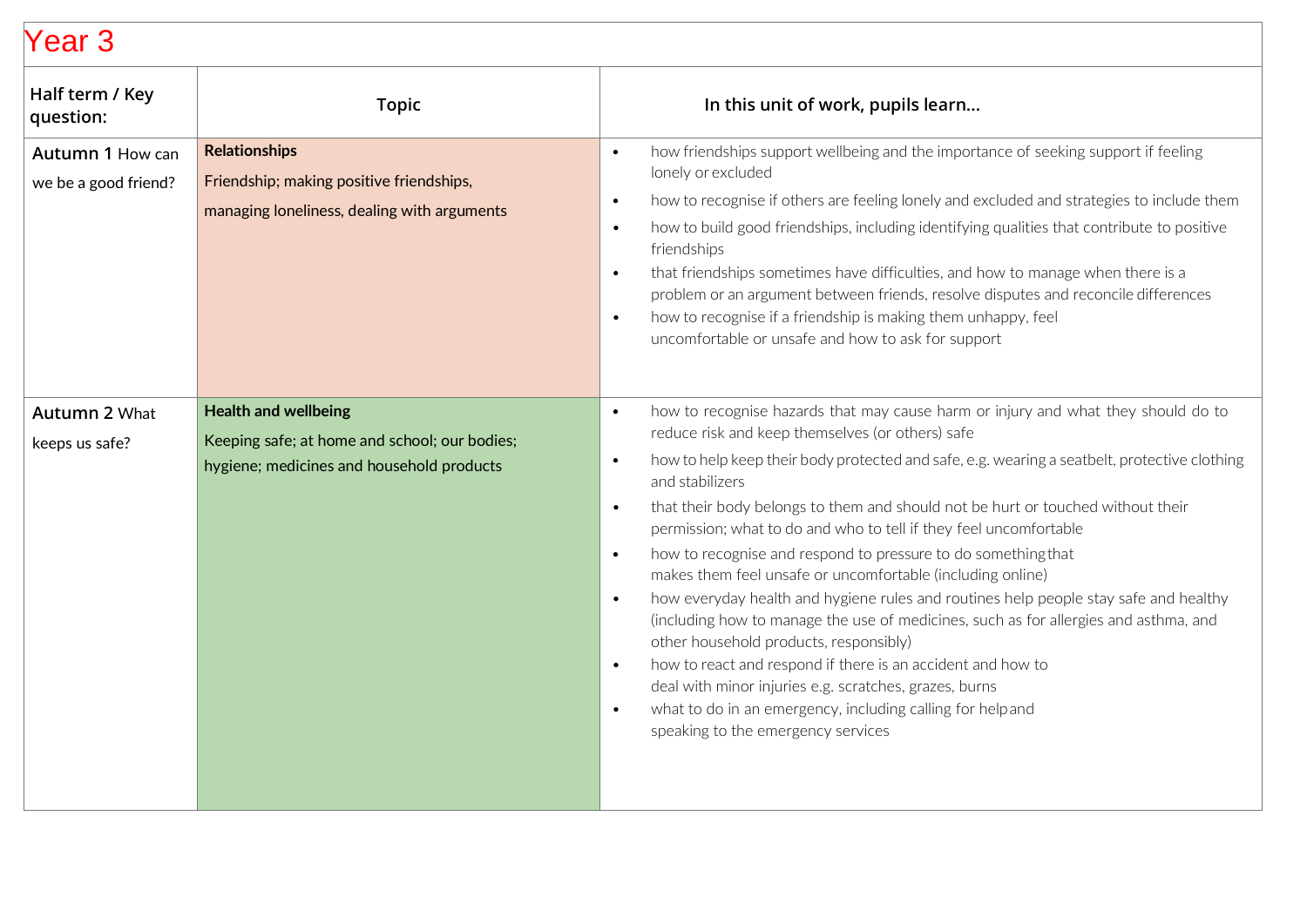| <b>Spring 1 What are</b>              | <b>Relationships</b>                                                   | how families differ from each other (including that not every family has the same family<br>$\bullet$<br>structure, e.g. single parents, same sex parents, step-parents, blended families, foster and |
|---------------------------------------|------------------------------------------------------------------------|-------------------------------------------------------------------------------------------------------------------------------------------------------------------------------------------------------|
| families like?                        | Families; family life; caring for each other                           | adoptive parents)                                                                                                                                                                                     |
|                                       |                                                                        | how common features of positive family life often include shared experiences, e.g.<br>$\bullet$<br>celebrations, special days or holidays                                                             |
|                                       |                                                                        | how people within families should care for each other and the<br>$\bullet$<br>different ways they demonstrate this                                                                                    |
|                                       |                                                                        | how to ask for help or advice if family relationships are making them feel unhappy, worried<br>$\bullet$<br>or unsafe                                                                                 |
| Spring 2<br>What makes a              | Living in the wider world<br>Community; belonging to groups;           | how they belong to different groups and communities, e.g. friendship, faith, clubs,<br>$\bullet$<br>classes/year groups                                                                               |
| community?                            | similarities and differences; respect for<br>others                    | what is meant by a diverse community; how different groups<br>$\bullet$<br>make up the wider/local community around the school                                                                        |
|                                       |                                                                        | how the community helps everyone to feel included and values<br>$\bullet$<br>the different contributions that people make                                                                             |
|                                       |                                                                        | how to be respectful towards people who may live differently to<br>$\bullet$<br>them                                                                                                                  |
| Summer 1<br>Why should we             | <b>Health and wellbeing</b><br>Being healthy: eating well, dental care | how to eat a healthy diet and the benefits of nutritionallyrich<br>$\bullet$<br>foods                                                                                                                 |
| eat well and<br>look after our teeth? |                                                                        | how to maintain good oral hygiene (including regular brushing and flossing) and the<br>$\bullet$<br>importance of regular visits to the dentist                                                       |
|                                       |                                                                        | how not eating a balanced diet can affect health, including the<br>$\bullet$<br>impact of too much sugar/acidic drinks on dental health                                                               |
|                                       |                                                                        | how people make choices about what to eat and drink, including who or what<br>$\bullet$<br>influences these                                                                                           |
|                                       |                                                                        | how, when and where to ask for advice and help about healthy eating and dental care                                                                                                                   |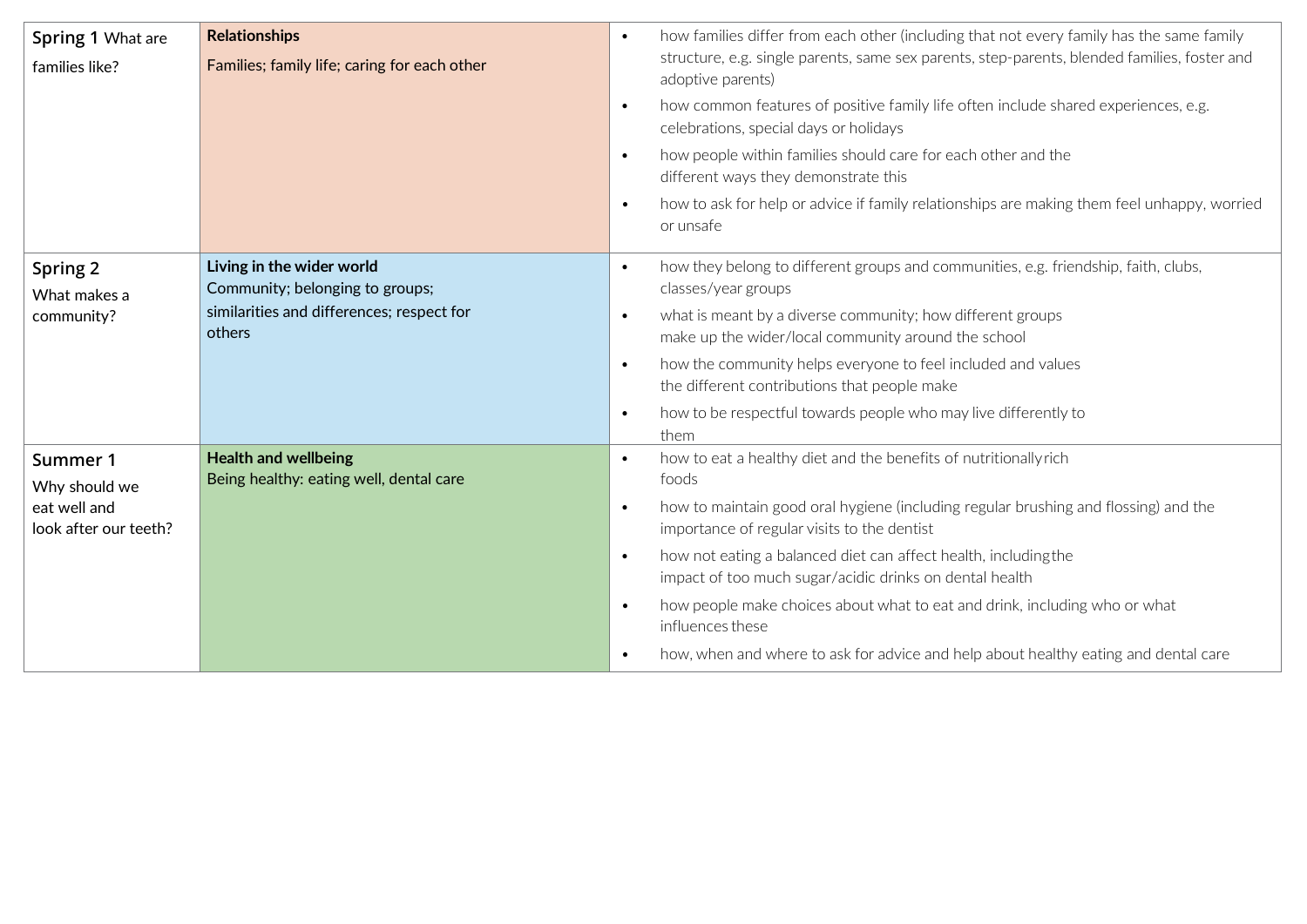| Summer 2        | <b>Health and wellbeing</b>                | how regular physical activity benefits bodies and feelings                                                     |
|-----------------|--------------------------------------------|----------------------------------------------------------------------------------------------------------------|
| Why should we   | Being healthy: keeping active, taking rest | how to be active on a daily and weekly basis - how to balance time online with other                           |
| keep active and |                                            | activities                                                                                                     |
| sleep well?     |                                            | how to make choices about physical activity, including what and who influences decisions                       |
|                 |                                            | how the lack of physical activity can affect health and wellbeing                                              |
|                 |                                            | how lack of sleep can affect the body and mood and simple routines that support<br>good quality sleep          |
|                 |                                            | how to seek support in relation to physical activity, sleep and<br>rest and who to talk to if they are worried |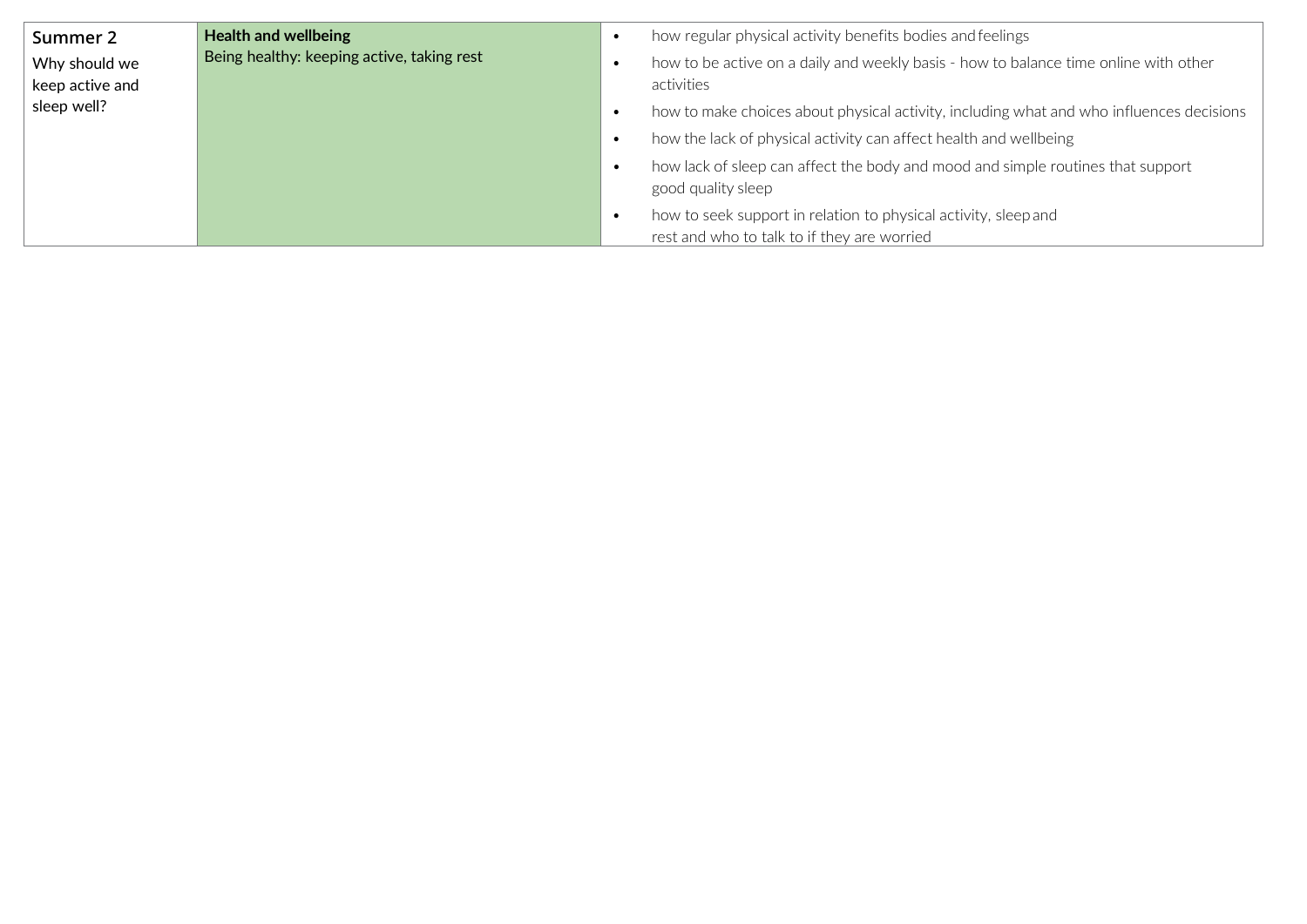| Half term / Key<br>question:                                        | <b>Topic</b>                                                                                                    | In this unit of work, pupils learn                                                                                                                                                                                                                                                                                                                                                                                                                                                                                                                                                                                                                                                                                                                                                                                                                                                                                                                                                                                      |
|---------------------------------------------------------------------|-----------------------------------------------------------------------------------------------------------------|-------------------------------------------------------------------------------------------------------------------------------------------------------------------------------------------------------------------------------------------------------------------------------------------------------------------------------------------------------------------------------------------------------------------------------------------------------------------------------------------------------------------------------------------------------------------------------------------------------------------------------------------------------------------------------------------------------------------------------------------------------------------------------------------------------------------------------------------------------------------------------------------------------------------------------------------------------------------------------------------------------------------------|
| Autumn 1<br>What strengths, skills<br>and interests do we<br>have ? | <b>Health and wellbeing</b><br>Self-esteem: self-worth; personal qualities; goal setting;<br>managing set backs | how to recognise personal qualities and individuality<br>$\bullet$<br>to develop self-worth by identifying positive things about<br>$\bullet$<br>themselves and their achievements<br>how their personal attributes, strengths, skills and interests<br>$\bullet$<br>contribute to their self-esteem<br>how to set goals for themselves<br>$\bullet$                                                                                                                                                                                                                                                                                                                                                                                                                                                                                                                                                                                                                                                                    |
|                                                                     |                                                                                                                 | how to manage when there are set-backs, learn from mistakes<br>$\bullet$<br>and reframe unhelpful thinking                                                                                                                                                                                                                                                                                                                                                                                                                                                                                                                                                                                                                                                                                                                                                                                                                                                                                                              |
| Autumn 2 How do<br>we treat each other<br>with respect?             | <b>Relationships</b><br>Respect for self and others; courteous behaviour; safety;<br>human rights               | how people's behaviour affects themselves and others,<br>$\bullet$<br>including online<br>how to model being polite and courteous in different situations and recognise the<br>$\bullet$<br>respectful behaviour they should receive in return<br>about the relationship between rights and responsibilities<br>$\bullet$<br>about the right to privacy and how to recognise when a confidence or secret should be<br>$\bullet$<br>kept (such as a nicebirthday surprise everyone will find out about) or not agreed to and<br>when to tell (e.g. if someone is being upset or hurt)*<br>the rights that children have and why it is important to protect these*<br>$\bullet$<br>that everyone should feel included, respected and not discriminated against; how to<br>$\bullet$<br>respond if they witness or experience exclusion, disrespect or discrimination<br>how to respond to aggressive or inappropriate behaviour (including online and<br>$\bullet$<br>unwanted physical contact) - how to report concerns |

\* Teaching about FGM could be included in units on health, keeping safe, safe relationships, privacy, body parts (including external genitalia). See our [Addressing FGM in schools](https://www.pshe-association.org.uk/curriculum-and-resources/resources/information-sheet-addressing-fgm-schools)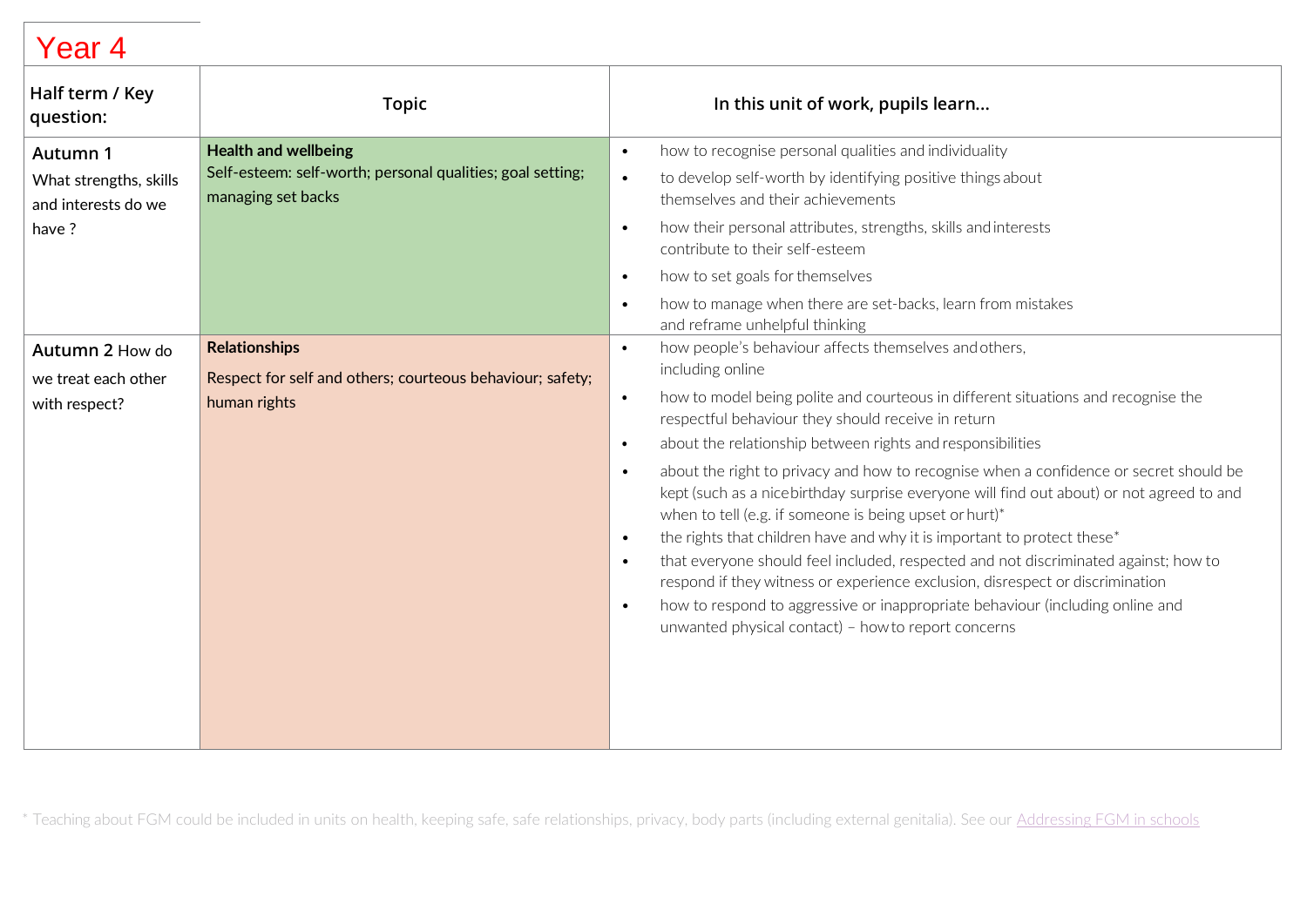| Spring 1 How can                            | <b>Health and wellbeing</b>                                        | how everyday things can affect feelings<br>$\bullet$                                                                                                                                                      |
|---------------------------------------------|--------------------------------------------------------------------|-----------------------------------------------------------------------------------------------------------------------------------------------------------------------------------------------------------|
| we manage our                               | Feelings and emotions; expression of feelings; behaviour           | how feelings change over time and can be experienced at different levels of intensity<br>$\bullet$                                                                                                        |
| feelings?                                   |                                                                    | the importance of expressing feelings and how they can be<br>$\bullet$<br>expressed in different ways                                                                                                     |
|                                             |                                                                    | how to respond proportionately to, and manage, feelings in different circumstances<br>$\bullet$                                                                                                           |
|                                             |                                                                    | ways of managing feelings at times of loss, grief and change<br>$\bullet$                                                                                                                                 |
|                                             |                                                                    | how to access advice and support to help manage their own or<br>$\bullet$<br>others' feelings                                                                                                             |
| Spring 2<br>How will we<br>grow and change? | <b>Health and wellbeing</b><br>Growing and changing;<br>puberty    | about puberty and how bodies change during puberty, including menstruation and<br>$\bullet$<br>menstrual wellbeing, erections and wet dreams<br>how puberty can affect emotions and feelings<br>$\bullet$ |
|                                             |                                                                    | how personal hygiene routines change during puberty<br>$\bullet$                                                                                                                                          |
|                                             |                                                                    | how to ask for advice and support about growing and changing and puberty<br>$\bullet$                                                                                                                     |
|                                             |                                                                    |                                                                                                                                                                                                           |
| Summer 1                                    | Living in the wider world                                          | how people have a shared responsibility to help protect the world around them<br>$\bullet$                                                                                                                |
| How can our                                 | Caring for others; the environment;                                | how everyday choices can affect the environment<br>$\bullet$                                                                                                                                              |
| choices make                                | people and animals; shared<br>responsibilities, making choices and | how what people choose to buy or spend money on can affect others or the environment<br>$\bullet$                                                                                                         |
| a difference to                             | decisions                                                          | (e.g. Fairtrade, single use plastics, giving to charity)                                                                                                                                                  |
| others and the<br>environment?              |                                                                    | the skills and vocabulary to share their thoughts, ideas and<br>$\bullet$<br>opinions in discussion about topical issues                                                                                  |
|                                             |                                                                    | how to show care and concern for others (people and animals)<br>$\bullet$                                                                                                                                 |
|                                             |                                                                    | how to carry out personal responsibilities in a caring and<br>$\bullet$                                                                                                                                   |
|                                             |                                                                    | compassionate way                                                                                                                                                                                         |
|                                             |                                                                    |                                                                                                                                                                                                           |
|                                             |                                                                    |                                                                                                                                                                                                           |
|                                             |                                                                    |                                                                                                                                                                                                           |
|                                             |                                                                    |                                                                                                                                                                                                           |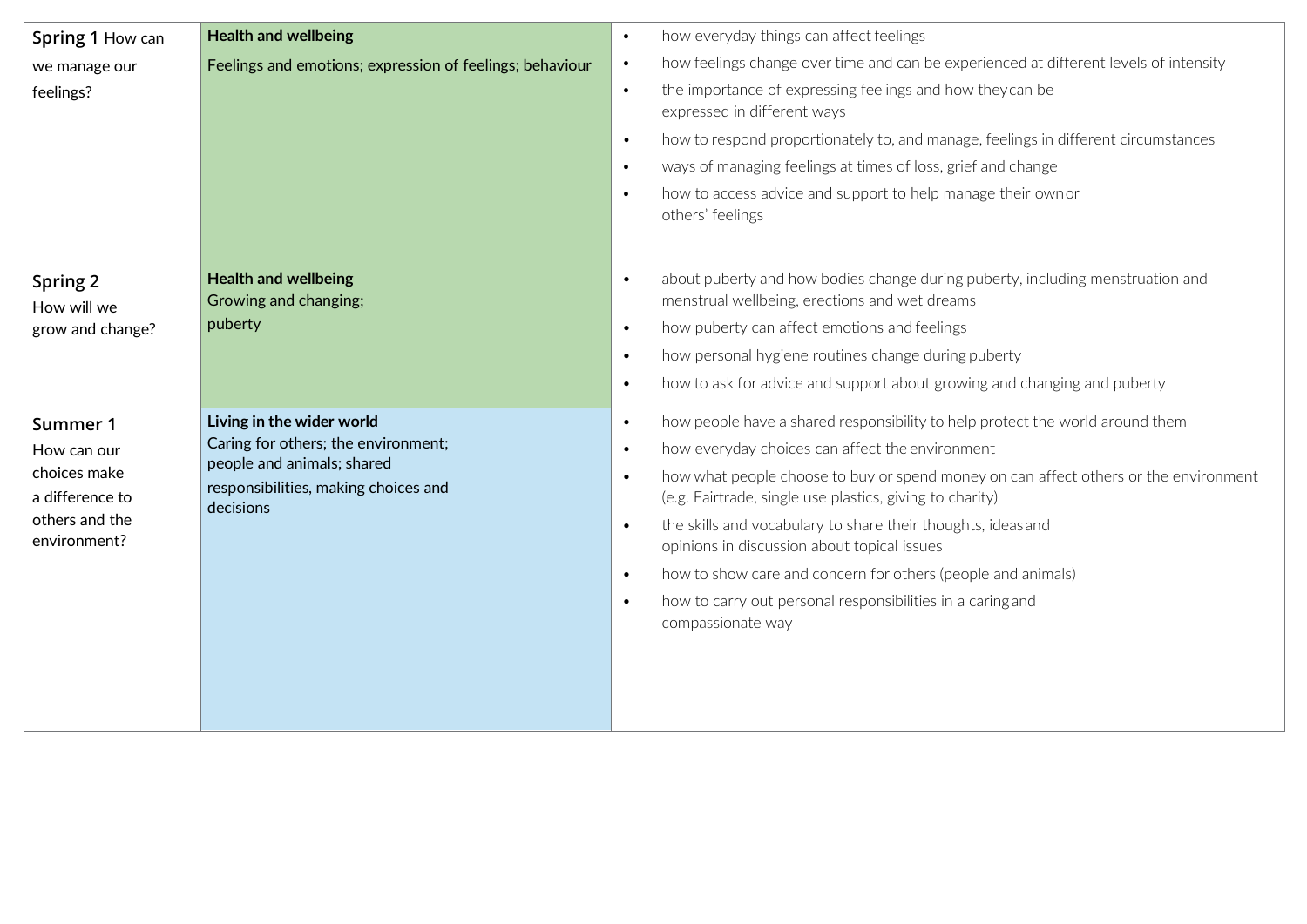| Summer 2 How                               | <b>Health and wellbeing</b>                                   | how to recognise, predict, assess and manage risk in different situations<br>$\bullet$                                                                                                                                                                                                                                                                                                                                                                                                                                                                                                                                                                                |
|--------------------------------------------|---------------------------------------------------------------|-----------------------------------------------------------------------------------------------------------------------------------------------------------------------------------------------------------------------------------------------------------------------------------------------------------------------------------------------------------------------------------------------------------------------------------------------------------------------------------------------------------------------------------------------------------------------------------------------------------------------------------------------------------------------|
| can we manage risk<br>in different places? | Keeping safe; out and about; recognising and managing<br>risk | how to keep safe in the local environment and less familiar locations (e.g. near rail, water,<br>$\bullet$<br>road; fire/firework safety; sun safety and the safe use of digital devices when out and<br>about)                                                                                                                                                                                                                                                                                                                                                                                                                                                       |
|                                            |                                                               | how people can be influenced by their peers' behaviour and by a desire for peer approval;<br>$\bullet$<br>how to manage this influence<br>how people's online actions can impact on other people<br>$\bullet$<br>how to keep safe online, including managing requests for personal information and<br>$\bullet$<br>recognising what is appropriate to share or not share online<br>how to report concerns, including about inappropriate online<br>$\bullet$<br>content and contact<br>that rules, restrictions and laws exist to help people keep safe and how to respond if they<br>$\bullet$<br>become aware of a situation that is anti-social or against the law |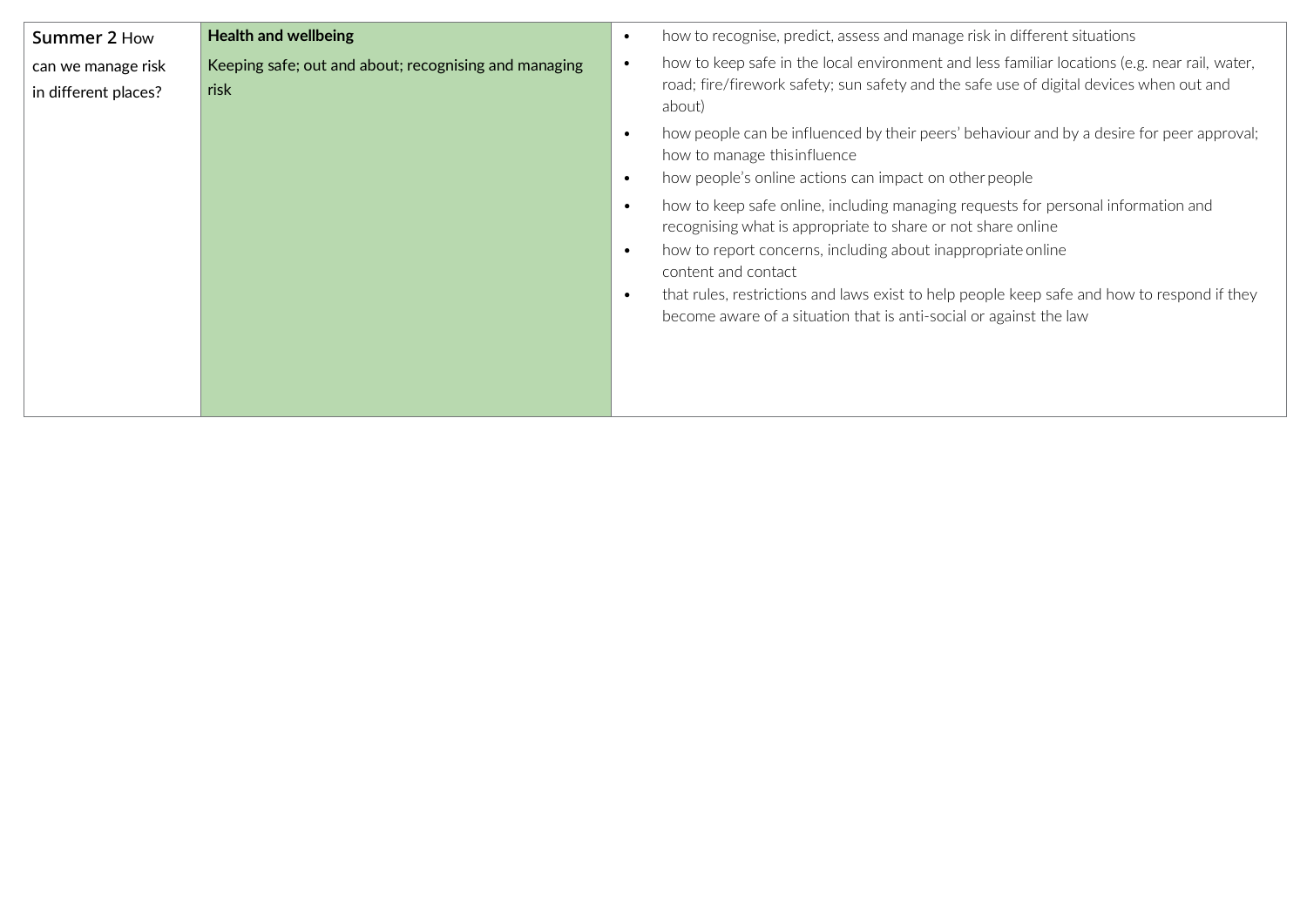| Half term /<br>Key question:                                                                                  | <b>Topic</b>                                                                                                                                                                                                               | In this unit of work, pupils learn                                                                                                                                                                                                                                                                                                                                                                                                                                                                                                                                                                                                                                                                                                                                                                                                                                                                                                                                                                                                                                                                                                                                                                                                      |
|---------------------------------------------------------------------------------------------------------------|----------------------------------------------------------------------------------------------------------------------------------------------------------------------------------------------------------------------------|-----------------------------------------------------------------------------------------------------------------------------------------------------------------------------------------------------------------------------------------------------------------------------------------------------------------------------------------------------------------------------------------------------------------------------------------------------------------------------------------------------------------------------------------------------------------------------------------------------------------------------------------------------------------------------------------------------------------------------------------------------------------------------------------------------------------------------------------------------------------------------------------------------------------------------------------------------------------------------------------------------------------------------------------------------------------------------------------------------------------------------------------------------------------------------------------------------------------------------------------|
| Autumn 1<br>What makes up<br>our identity?<br>Autumn 2<br>What decisions<br>can people<br>make with<br>money? | <b>Health and wellbeing</b><br>Identity; personal attributes and qualities;<br>similarities and differences; individuality;<br>stereotypes<br>Living in the wider world<br>Money; making decisions; spending and<br>saving | how to recognise and respect similarities and differences<br>$\bullet$<br>between people and what they have in common with others<br>that there are a range of factors that contribute to a person's identity (e.g. ethnicity, family, faith, culture, gender,<br>$\bullet$<br>hobbies, likes/dislikes)<br>how individuality and personal qualities make up someone's identity (including that gender identity is part of<br>$\bullet$<br>personal identity and for some people does not correspond with their biological sex)<br>about stereotypes and how they are not always accurate, and can negatively influence behaviours and attitudes<br>$\bullet$<br>towards others<br>how to challenge stereotypes and assumptions about others<br>$\bullet$<br>how people make decisions about spending and saving money<br>$\bullet$<br>and what influences them<br>how to keep track of money so people know how much they have to spend or save<br>$\bullet$<br>how people make choices about ways of paying for things they want and need (e.g. from current accounts/savings;<br>$\bullet$<br>store card/ credit cards; loans)<br>how to recognise what makes something 'value for money' and<br>$\bullet$<br>what this means to them |
| Spring 1<br>How can we<br>help in an<br>accident or<br>emergency?                                             | <b>Health and wellbeing</b><br>Basic first aid, accidents, dealing with<br>emergencies                                                                                                                                     | that there are risks associated with money (it can be won, lost or stolen) and how money can affect people's<br>$\bullet$<br>feelings and emotions<br>how to carry out basic first aid including for burns, scalds, cuts, bleeds, choking, asthma attacks or allergic reactions<br>$\bullet$<br>that if someone has experienced a head injury, they should not<br>$\bullet$<br>be moved<br>when it is appropriate to use first aid and the importance of<br>$\bullet$<br>seeking adult help<br>the importance of remaining calm in an emergency and providing clear information about what has happened<br>to an adult or the emergency services                                                                                                                                                                                                                                                                                                                                                                                                                                                                                                                                                                                        |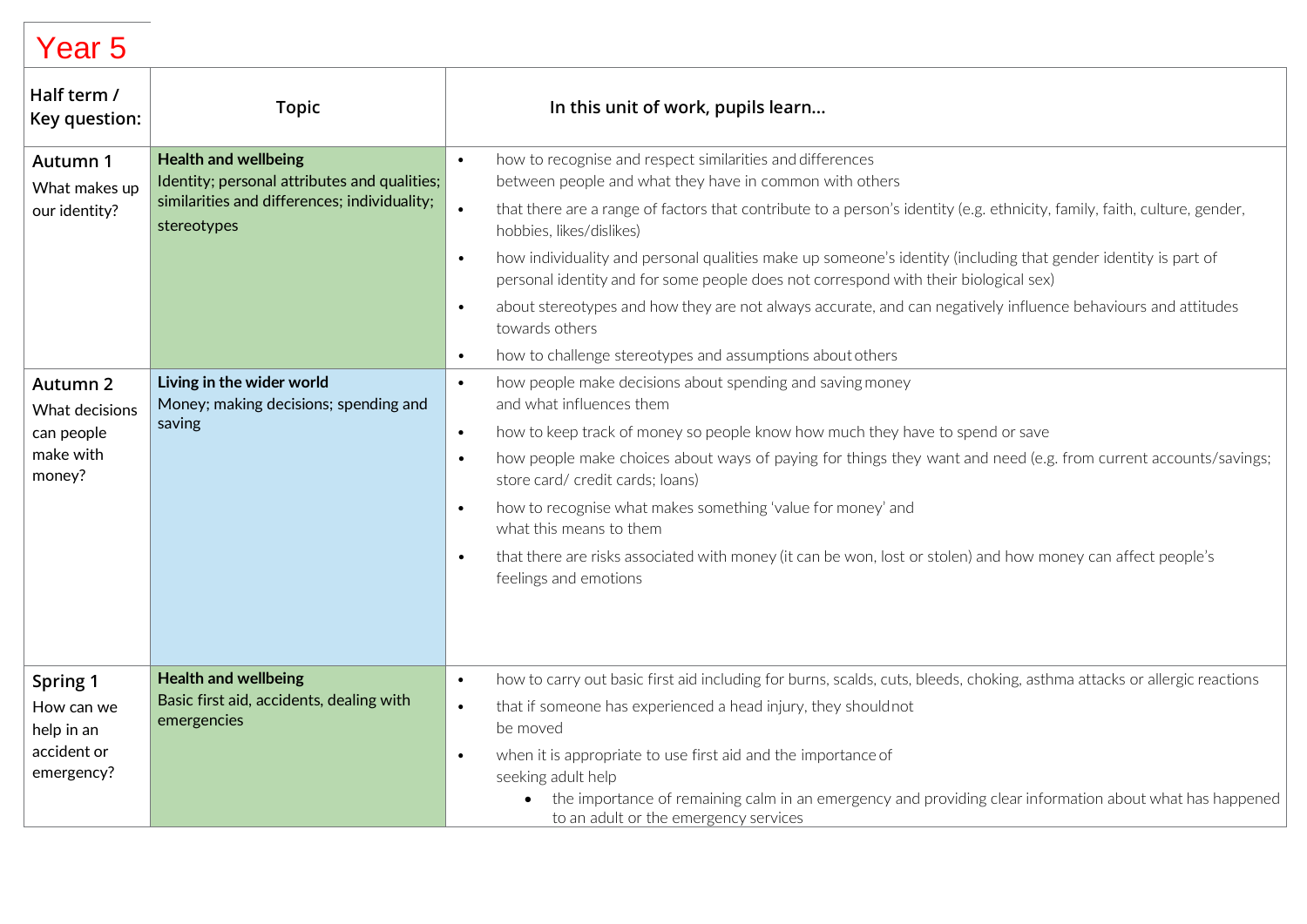| <b>Relationships</b> |                                      | about the different types of relationships people have in their<br>$\bullet$                                                                                                                          |
|----------------------|--------------------------------------|-------------------------------------------------------------------------------------------------------------------------------------------------------------------------------------------------------|
|                      |                                      | lives                                                                                                                                                                                                 |
|                      |                                      | how friends and family communicate together; how the internet<br>$\bullet$                                                                                                                            |
|                      |                                      | and social media can be used positively                                                                                                                                                               |
|                      |                                      | how knowing someone online differs from knowing someone<br>$\bullet$                                                                                                                                  |
|                      |                                      | face-to-face                                                                                                                                                                                          |
|                      |                                      | how to recognise risk in relation to friendships and keeping safe<br>$\bullet$                                                                                                                        |
|                      |                                      | about the types of content (including images) that is safe to share online; ways of seeking and giving consent<br>$\bullet$<br>before images or personal information is shared with friends or family |
|                      |                                      | how to respond if a friendship is making them feelworried,<br>$\bullet$<br>unsafe or uncomfortable                                                                                                    |
|                      |                                      | how to ask for help or advice and respond to pressure, inappropriate contact or concerns about personal safety<br>$\bullet$                                                                           |
| Spring 2             | Friendships; relationships; becoming | about the different types of relationships people have in their<br>$\bullet$                                                                                                                          |
| How can friends      | independent; online safety           | lives                                                                                                                                                                                                 |
| communicate          |                                      | how friends and family communicate together; how the internet<br>$\bullet$                                                                                                                            |
| safely?              |                                      | and social media can be used positively                                                                                                                                                               |
|                      |                                      | how knowing someone online differs from knowing someone<br>$\bullet$<br>face-to-face                                                                                                                  |
|                      |                                      | how to recognise risk in relation to friendships and keeping safe<br>$\bullet$                                                                                                                        |
|                      |                                      | about the types of content (including images) that is safe to share online; ways of seeking and giving consent<br>$\bullet$<br>before images or personal information is shared with friends or family |
|                      |                                      | how to respond if a friendship is making them feelworried,<br>$\bullet$<br>unsafe or uncomfortable                                                                                                    |
|                      |                                      | how to ask for help or advice and respond to pressure,<br>$\bullet$                                                                                                                                   |
|                      |                                      | inappropriate contact or concerns about personal safety                                                                                                                                               |
|                      |                                      |                                                                                                                                                                                                       |
|                      |                                      |                                                                                                                                                                                                       |
|                      |                                      |                                                                                                                                                                                                       |
|                      |                                      |                                                                                                                                                                                                       |
|                      |                                      |                                                                                                                                                                                                       |
|                      |                                      |                                                                                                                                                                                                       |
|                      |                                      |                                                                                                                                                                                                       |
|                      |                                      |                                                                                                                                                                                                       |
|                      |                                      |                                                                                                                                                                                                       |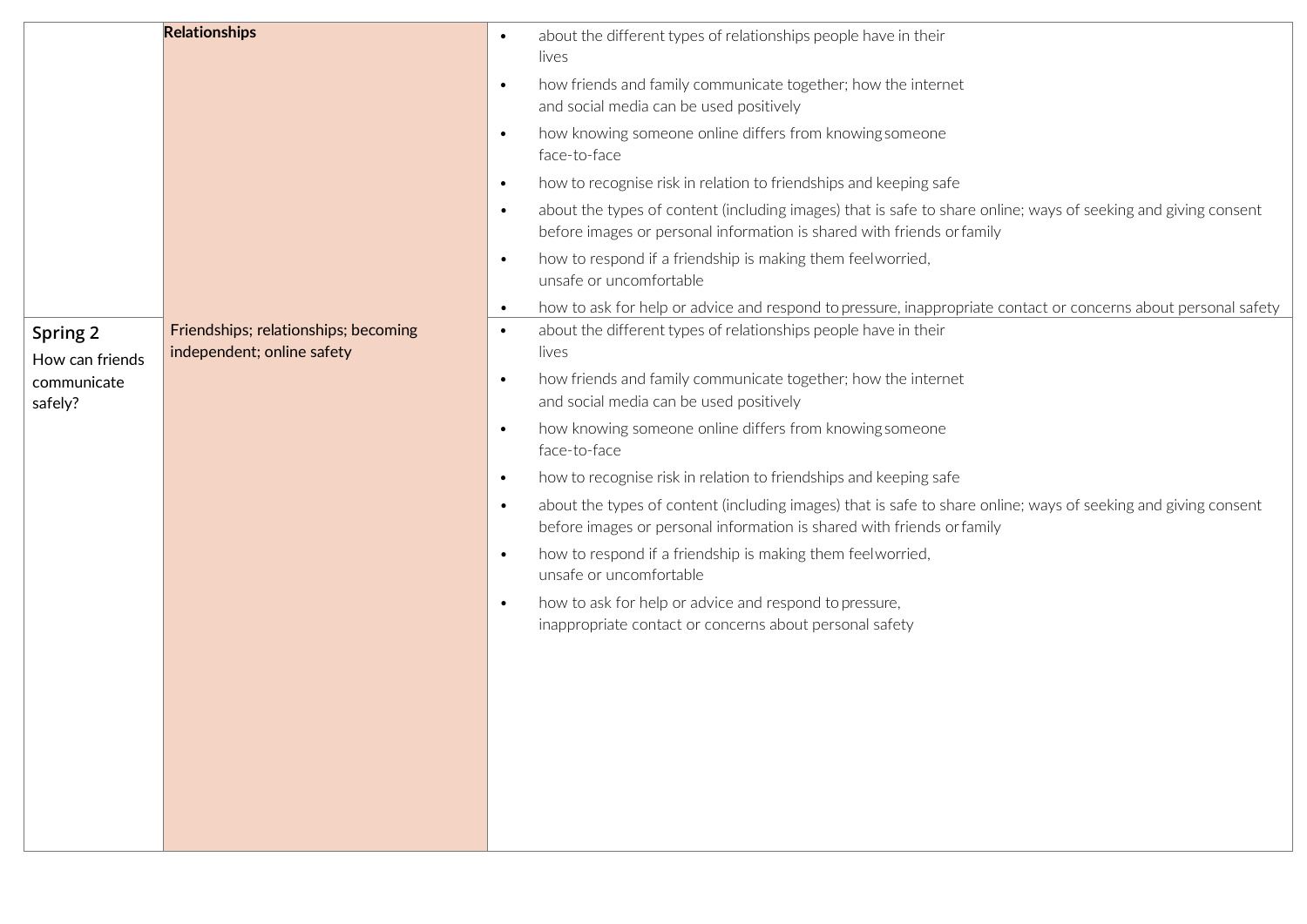| Summer 1                   | <b>Health and wellbeing</b>                |           | why people choose to use or not use different drugs                                                                                            |
|----------------------------|--------------------------------------------|-----------|------------------------------------------------------------------------------------------------------------------------------------------------|
| How can drugs<br>common to | Drugs, alcohol and tobacco; healthy habits |           | how drugs common to everyday life (including smoking/vaping<br>- nicotine, alcohol, caffeine and medicines) can affect health and<br>wellbeing |
| everyday life              |                                            |           | that some drugs are legal (but may have laws or restrictions related to them) and other drugs are illegal                                      |
| affect health?             |                                            |           | how laws surrounding the use of drugs exist to protect them and others                                                                         |
|                            |                                            | $\bullet$ | how people can prevent or reduce the risks associated with them                                                                                |
|                            |                                            | $\bullet$ | that for some people, drug use can become a habit which is difficult to break                                                                  |
|                            |                                            | $\bullet$ | how organisations help people to stop smoking and the support available to help people if they have                                            |
|                            |                                            |           | concerns about any drug use                                                                                                                    |
|                            |                                            |           | how to ask for help from a trusted adult if they have any worries or concerns about drugs                                                      |

| Summer 2           | Living in the wider world                     | that there is a broad range of different jobs and people often have more than one during<br>$\bullet$                                                                              |
|--------------------|-----------------------------------------------|------------------------------------------------------------------------------------------------------------------------------------------------------------------------------------|
| What jobs would we | Careers; aspirations; role models; the future | their careers and over their lifetime                                                                                                                                              |
| like?              |                                               | that some jobs are paid more than others and some may be<br>$\bullet$<br>voluntary (unpaid)<br>about the skills, attributes, qualifications and training needed for different jobs |
|                    |                                               | that there are different ways into jobs and careers, including college, apprenticeships<br>and university                                                                          |
|                    |                                               | how people choose a career/job and what influences their decision, including skills,<br>$\bullet$<br>interests and pay                                                             |
|                    |                                               | how to question and challenge stereotypes about the types of<br>$\bullet$<br>jobs people can do                                                                                    |
|                    |                                               | how they might choose a career/job for themselves when they are older, why they would<br>choose it and what might influence their decisions                                        |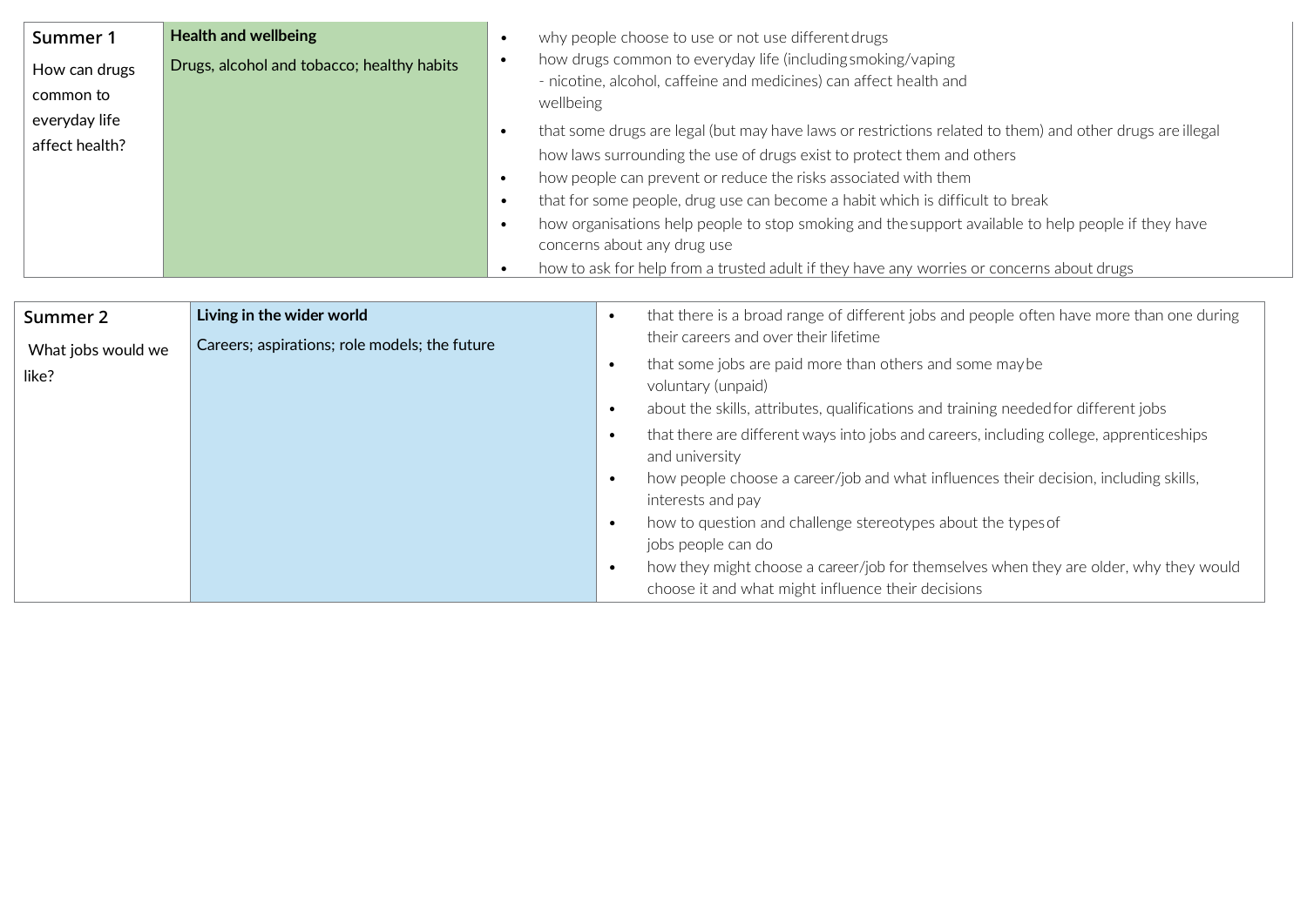| Half term /<br>Key question:                                 | <b>Topic</b>                                                                                                               | In this unit of work, pupils learn                                                                                                                                                                                                                                                                                                                                                                                                                                                                                                                                                                                                                                                                                                                                                                                                                                                                                                                                                                                                                                                                                                                                                                                                                                                                                                                                                                                                                                                                                                                                                                                 |
|--------------------------------------------------------------|----------------------------------------------------------------------------------------------------------------------------|--------------------------------------------------------------------------------------------------------------------------------------------------------------------------------------------------------------------------------------------------------------------------------------------------------------------------------------------------------------------------------------------------------------------------------------------------------------------------------------------------------------------------------------------------------------------------------------------------------------------------------------------------------------------------------------------------------------------------------------------------------------------------------------------------------------------------------------------------------------------------------------------------------------------------------------------------------------------------------------------------------------------------------------------------------------------------------------------------------------------------------------------------------------------------------------------------------------------------------------------------------------------------------------------------------------------------------------------------------------------------------------------------------------------------------------------------------------------------------------------------------------------------------------------------------------------------------------------------------------------|
| Autumn 1<br>& 2<br>How can we<br>keep healthy as<br>we grow? | <b>Health and wellbeing</b><br>Looking after ourselves; growing up;<br>becoming independent; taking more<br>responsibility | how mental and physical health are linked<br>$\bullet$<br>how positive friendships and being involved in activities such as clubs and community groups support wellbeing<br>how to make choices that support a healthy, balanced lifestyle including:<br>$\bullet$<br>» how to plan a healthy meal<br>If how to stay physically active<br>» how to maintain good dental health, including oral hygiene, food and drink choices<br>» how to benefit from and stay safe in the sun<br>> how and why to balance time spent online with other activities<br>» how sleep contributes to a healthy lifestyle; the effects of poor sleep; strategies that support good quality sleep<br>In bow to manage the influence of friends and family on health choices<br>that habits can be healthy or unhealthy; strategies to help<br>$\bullet$<br>change or break an unhealthy habit or take up a new healthy<br>one<br>how legal and illegal drugs (legal and illegal) can affect health<br>$\bullet$<br>and how to manage situations involving them<br>how to recognise early signs of physical or mental ill-health and what to do about this, including whom to speak to in<br>$\bullet$<br>and outside school<br>that health problems, including mental health problems, can<br>$\bullet$<br>build up if they are not recognised, managed, or if help is not<br>sought early on<br>that anyone can experience mental ill-health and to discuss<br>$\bullet$<br>concerns with a trusted adult<br>that mental health difficulties can usually be resolved or<br>$\bullet$<br>managed with the right strategies and support |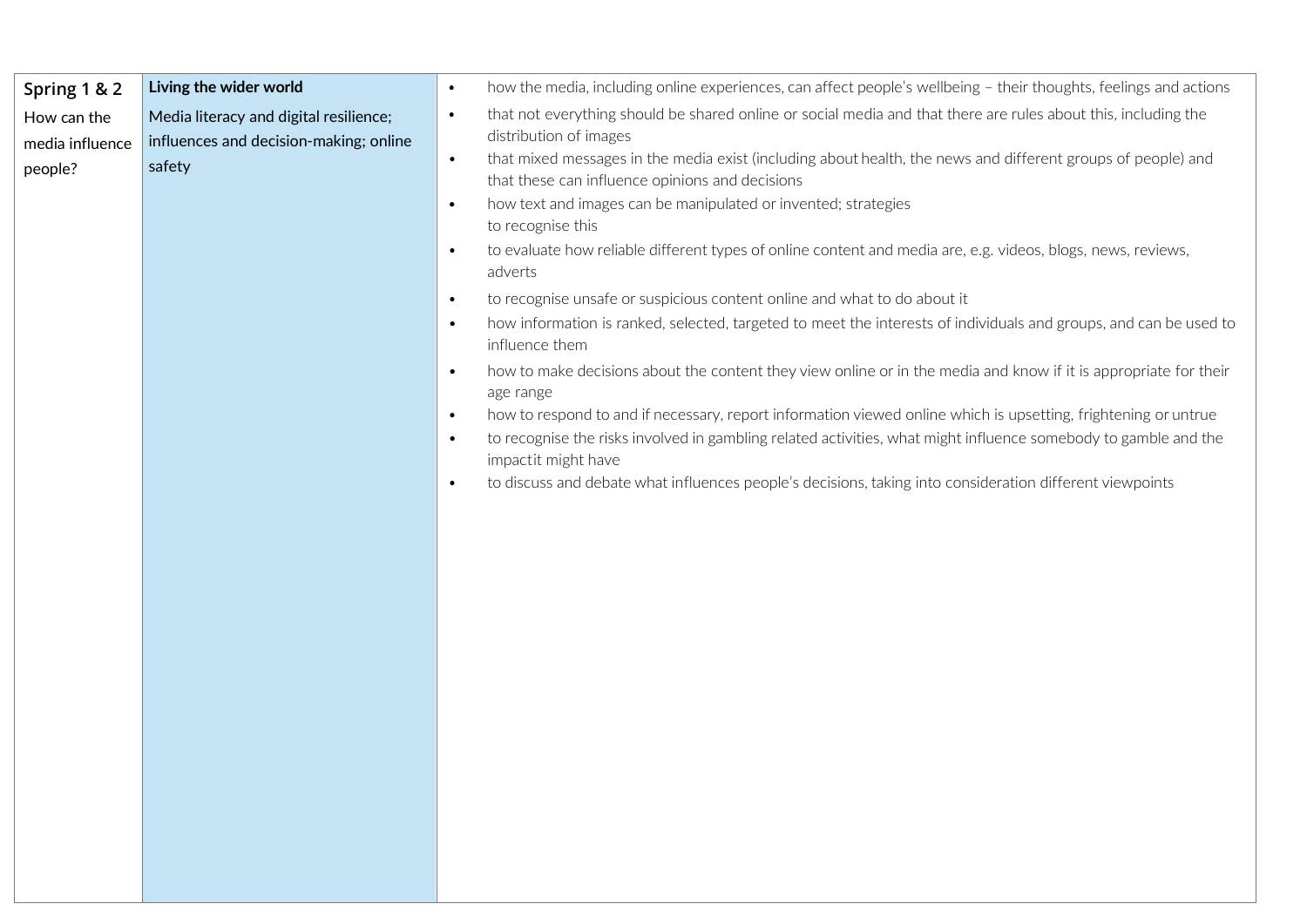| Summer 1<br>8 <sub>2</sub><br>What will<br>change as we<br>become more<br>independent? | <b>Relationships</b><br>Different relationships, changing and<br>growing, adulthood, independence,<br>moving to secondary school | that people have different kinds of relationships in their lives, including romantic or intimate relationships<br>$\bullet$<br>that people who are attracted to and love each other can be of any gender, ethnicity or faith; the way couples<br>$\bullet$<br>care for one another<br>that adults can choose to be part of a committed relationship or not, including marriage or civil partnership<br>$\bullet$<br>that marriage should be wanted equally by both people and that forcing someone to marry against their will is a<br>$\bullet$<br>crime<br>how puberty relates to growing from childhood to adulthood<br>$\bullet$ |
|----------------------------------------------------------------------------------------|----------------------------------------------------------------------------------------------------------------------------------|--------------------------------------------------------------------------------------------------------------------------------------------------------------------------------------------------------------------------------------------------------------------------------------------------------------------------------------------------------------------------------------------------------------------------------------------------------------------------------------------------------------------------------------------------------------------------------------------------------------------------------------|
| How do<br>friendships                                                                  |                                                                                                                                  | about the reproductive organs and process - how babies are<br>$\bullet$<br>conceived and born and how they need to be cared for                                                                                                                                                                                                                                                                                                                                                                                                                                                                                                      |
| change as we                                                                           |                                                                                                                                  | that there are ways to prevent a baby being made <sup>2</sup><br>$\bullet$                                                                                                                                                                                                                                                                                                                                                                                                                                                                                                                                                           |
| grow?                                                                                  |                                                                                                                                  | how growing up and becoming more independent comes with<br>$\bullet$<br>increased opportunities and responsibilities                                                                                                                                                                                                                                                                                                                                                                                                                                                                                                                 |
|                                                                                        |                                                                                                                                  | how friendships may change as they grow and how to manage this<br>$\bullet$<br>how to manage change, including moving to secondary school; how to ask for support or where to seek further<br>information and advice regarding growing up and changing                                                                                                                                                                                                                                                                                                                                                                               |